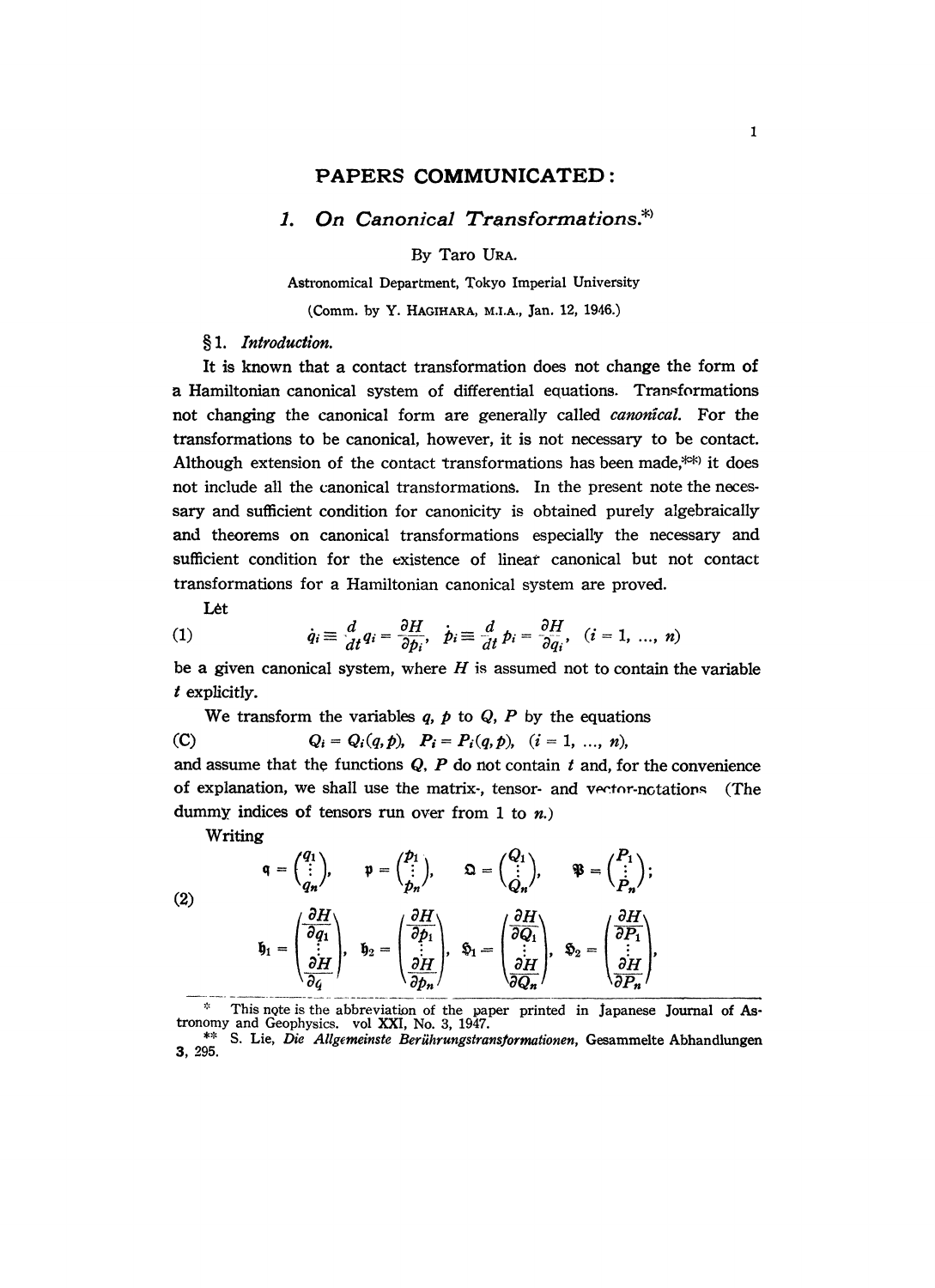we have the canonical system (1) in the form

(3) 
$$
\begin{pmatrix} \dot{q} \\ \dot{p} \end{pmatrix} = \begin{pmatrix} \dot{b}_2 \\ -\dot{b}_1 \end{pmatrix}
$$
 If we write

 $, \partial Q_1$ 

(4) 
$$
\begin{pmatrix}\n\overrightarrow{\partial q_1} & \cdots & \overrightarrow{\partial q_n} \\
\vdots & \vdots & \ddots & \vdots \\
\overrightarrow{\partial Q_n} & \cdots & \overrightarrow{\partial Q_n} \\
\overrightarrow{\partial q_1} & \cdots & \overrightarrow{\partial q_n}\n\end{pmatrix} = A = (a_i j), \quad\n\begin{pmatrix}\n\frac{\partial Q_i}{\partial p_j}\n\end{pmatrix} = B(b_i j), \quad\n\begin{pmatrix}\n\frac{\partial P_i}{\partial q_j}\n\end{pmatrix} = C = (c_i j), \quad\n\begin{pmatrix}\n\frac{\partial P_i}{\partial p_j}\n\end{pmatrix} = D = (d_i j),
$$

the vectors  $\begin{pmatrix} \dot{q} \\ \dot{p} \end{pmatrix}$  and  $\begin{pmatrix} \dot{b}_1 \\ \dot{b}_2 \end{pmatrix}$  being contra-variant and co-variant respectively, the transformed system of the canonical system  $(3)$  becomes

(5) 
$$
\begin{pmatrix} \dot{\mathfrak{D}} \\ \mathfrak{P} \end{pmatrix} = \begin{pmatrix} A & B \\ C & D \end{pmatrix} \begin{pmatrix} D' - B' \\ -C' & A' \end{pmatrix} \begin{pmatrix} \mathfrak{D}_2 \\ -\mathfrak{D}_1 \end{pmatrix},
$$

where  $A'$  etc. denote the transposed matrices of  $A$  etc. Hence

(6) 
$$
\begin{pmatrix} A & B \\ C & D \end{pmatrix} \begin{pmatrix} D' & -B' \\ -C' & A' \end{pmatrix} \begin{pmatrix} \mathfrak{H}_2 \\ -\mathfrak{H}_1 \end{pmatrix} = \begin{pmatrix} \mathfrak{H}_2 \\ -\mathfrak{H}_1 \end{pmatrix}
$$

is necessary and sufficient for conserving the canonical form. Except when det  $\begin{pmatrix} A & B \\ C & D \end{pmatrix} = 0$ , the equation (6) is equivalent to

(7) 
$$
\left\{\begin{pmatrix}D'-B'\\-C'A'\end{pmatrix}\begin{pmatrix}A & B\\C & D\end{pmatrix}-E_{2n}\right\}\begin{pmatrix}\mathfrak{h}_2\\-\mathfrak{h}_1\end{pmatrix}=0.
$$

where  $E_m$  denotes the unit matrix of  $m$ -th degree.

A sufficient condition for (7):

(8) 
$$
\begin{pmatrix} D' & -B' \\ -C' & A' \end{pmatrix} \begin{pmatrix} A & B \\ C & D \end{pmatrix} - E_{2n} = 0
$$

is, in Lagrange's bracket-expressions in Q, P-space, equivalent to

(9) 
$$
[q_r, p_s] = \delta_{rs}, [q_r, q_s] = 0, [p_r, p_s] = 0, (r, s = 1, ..., n).
$$
  
Hence we obtain

Theorem 1: In order to conserve the form of a canonical system, it is sufficient that the transformation is contact.  $(8)$  is the necessary and sufficient condition for the transformation  $(C)$  to be contact.

§2. Zero-divisors.

ectors  $\left( \begin{array}{c} -\hat{\mathfrak{g}}_1^2 \end{array} \right)$ ,  $\left( \begin{array}{c} -\hat{\mathfrak{g}}_1^2 \end{array} \right)$  as singular matrices,\* 2n,  $\partial P_1^{\phantom{1}}$ <sup>0</sup> -/go o,!

Schreier-Sperner, Einführung in die Analytishe Geometrie und Algebra 2, 55.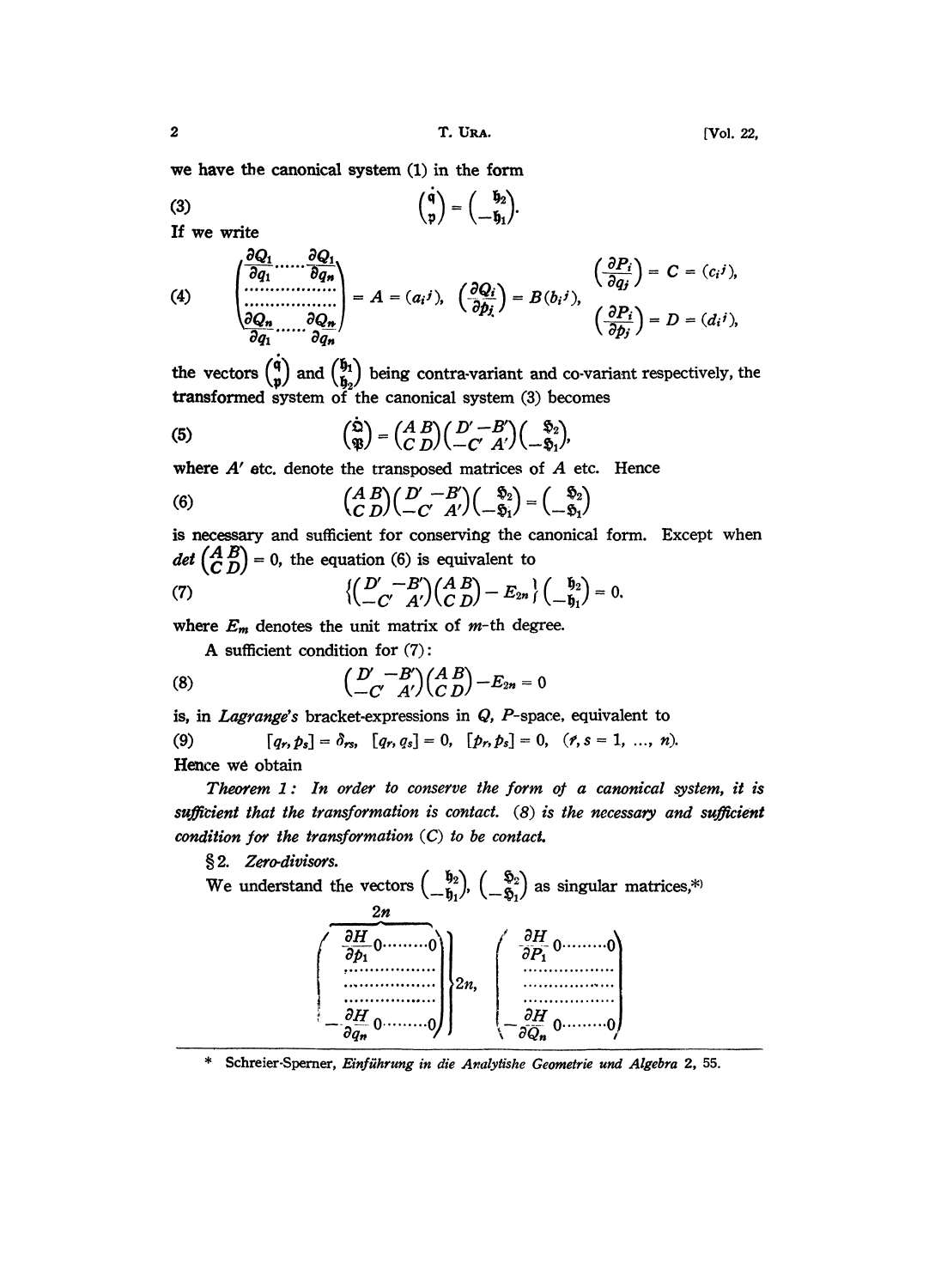Then we have from (7)

Theorem 2: The necessary and sufficient condition for the transformation  $(C)$  to be canonical is

$$
\begin{pmatrix} D' - B' \\ -C' & A' \end{pmatrix} \begin{pmatrix} A & B \\ C & D \end{pmatrix} - E_{2n} = a \text{ zero-divisor of } \begin{pmatrix} \mathfrak{h}_2 \\ -\mathfrak{h}_1 \end{pmatrix}
$$

Except 0, the zero-divisors of the non-zero matrix  $\begin{pmatrix} \mathfrak{h}_2 \\ -\mathfrak{h}_1 \end{pmatrix}$  always depend on the Hamiltonian function  $H$ . Hence we have

Theorem 3: Canonical transformations which do not depend on the Hamiltonian function H, are necessarily contact transformations.

Since

(10) 
$$
\begin{pmatrix} D' & -B' \\ -C' & A' \end{pmatrix} \begin{pmatrix} A & B \\ C & D \end{pmatrix} - E_{2n} = \begin{pmatrix} D'A - B'C - E_n & D'B - B'D \\ A'C - C'A & A'D - C'B - E_n \end{pmatrix},
$$

and

$$
(D'A - B'C - E_n)' = A'D - C'B - E_n,
$$
  
\n
$$
(D'B - B'D)' = -(D'B - B'D),
$$
  
\n
$$
(A'C - CA)' = -(A'C - CA),
$$

there exist only  $n^2 + 2(\frac{1}{2}n(n-1)) = 2n^2 - n$  independent elements in the matrix (10). We shall put

(11) 
$$
d_j i a_j k - b_j i c_j k - \delta i k = x^{ik}, \quad (x^{ik}) = X,
$$

$$
d_j i b_j k - b_j i d_j k = y^{ik}, \quad (y^{ik}) = Y,
$$

$$
a_j i c_j k - c_j i d_j k = z^{ik}, \quad (z^{ik}) = Z.
$$

and

$$
-\frac{\partial H}{\partial q_i} = \mu_i, \quad \frac{\partial H}{\partial p_i} = \lambda_i, \qquad (i = 1, \cdots, n),
$$

then the equation (7) becomes

(12) 
$$
\lambda_k x^{ik} + \mu_k y^{ik} = 0, \mu_k x^{ki} + \lambda_k z^{ik} = 0,
$$
 
$$
\left\{ (i = 1, ..., n) \right\}
$$

especially for  $n = 1$ ,

$$
\lambda_1 x^{11} = 0, \quad \mu_1 x^{11} = 0.
$$

Accordingly for  $n = 1$  the equations (12) have only one solution  $x^{11} = 0$ , except the case in which

$$
\frac{\partial H}{\partial q_1}=0, \quad \frac{\partial H}{\partial p_1}=0.
$$

Theorem 4: For  $n = 1$ , the necessary and sufficient condition for canonicity is that the transformation  $(C)$  is contact.

§3. Linear canonical transformations.

If  $(C)$  is a linear transformation, then the matrix  $(10)$  is constant. Hence in order to have a canonical but not contact transformation, it is necessary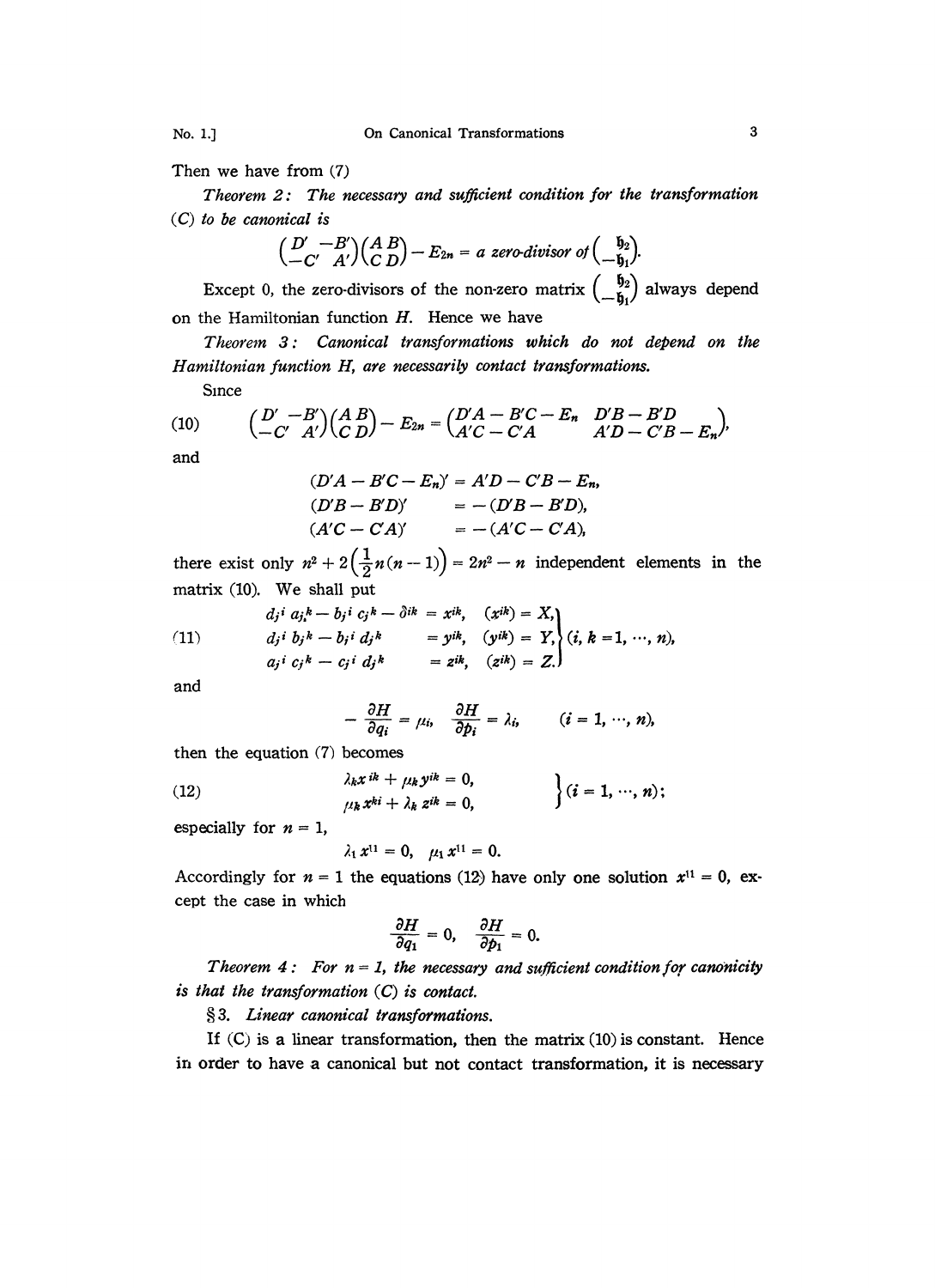[Vol. 22,

that there exist functions  $v^{(i)}(p, q)$  and constant vectors  $\begin{pmatrix} g^{(i)} \\ g^{(i)} \end{pmatrix}$  satisfying  $\left( \begin{array}{cc} \mathfrak{h}_2 \end{array} \right)$   $\perp$  $(2^{(i)}$ 1.

(13) 
$$
\left(-\frac{v_2}{b_1}\right) = \sum_{i=1}^{1} v^{(i)} \left(\frac{v_1}{\mathfrak{M}(i)}\right), \qquad l \leq 2n - 1
$$

We can easily prove the following

Lemma 1: The necessary and sufficient condition for the existence of functions  $v^{(i)}(p, q)$  and constant vectors  $\begin{pmatrix} \mathfrak{L}^{(i)} \\ \mathfrak{M}^{(i)} \end{pmatrix}$  which suffice (13) is that we can write

 $H(q_1, \dots, q_n, p_1, \dots, p_n) = K(X^{(1)}, X^{(2)}, \dots, X^{(l)}),$ 

with

 $X^{(i)} = \lambda_j^{(i)} p_j - \mu_j^{(i)} q_j, \quad (i = 1, \dots, l \leq 2n - 1),$ 

where  $\lambda$ ,  $\mu$  denote suitably chosen constants.

We assume that the Hamiltonian function  $H$  satisfies the condition of Lemma 1, and that the functions  $v^{(i)}(p, q)$  and the vectors  $\begin{pmatrix} \mathfrak{L}^{(i)} \\ \mathfrak{M}^{(i)} \end{pmatrix}$  are linearly independent respectively, then (12) is equivalent to the system of equations  $(14)$ 

 $\lambda_k^{(j)} x^{ik} + \mu_k^{(j)} y^{ik} = 0,$ <br>  $\mu_k^{(j)} x^{ki} + \lambda_k^{(j)} x^{ik} = 0,$ <br>  $(i = 1, ..., n; j = 1, ..., l).$  $(14)_{2}$ 

Accordingly,

Lemma 2: The necessary and sufficient condition for the existence of a linear canonical but not contact transformation is that the Hamiltonian function  $H$  satisfies the condition of Lemma 1 and that there exist solutions  $x$ ,  $y$ ,  $z$  of the equations (14) which are not all zero, with  $det\begin{pmatrix} A & B \\ C & D \end{pmatrix} \neq 0$ .

We write

$$
\mathfrak{L}^{(i)} = \begin{pmatrix} \lambda_1^{(i)} \\ \vdots \\ \lambda_n^{(i)} \end{pmatrix}, \quad \mathfrak{M}^{(i)} = \begin{pmatrix} \mu_1^{(i)} \\ \vdots \\ \mu_n^{(i)} \end{pmatrix}, \qquad (i = 1, \dots, l);
$$

$$
\begin{pmatrix} \mathfrak{L}^{(1)} & \mathfrak{L}^{(2)} & \cdots & \mathfrak{L}^{(l)} \\ \mathfrak{M}^{(1)} & \mathfrak{M}^{(2)} & \cdots & \mathfrak{M}^{(l)} \end{pmatrix} \equiv \mathfrak{D}.
$$

For  $l = 2n - 1$ , since the vectors  $\begin{pmatrix} \mathfrak{L}^{(i)} \\ \mathfrak{M}^{(i)} \end{pmatrix}$  are linearly independent, the rank of  $\mathfrak{D}$  is  $2n - 1$ . If we erase a suitable row, say  $(\mu_1^{(1)}, \mu_1^{(2)}, \cdots, \mu_1^{(2n-1)})$ , the rank of the reduced matrix is still  $2n - 1$ . This reduced matrix is nothing but the coefficient-matrix of the system of the equations  $(14)$  for  $i = 1$ :

$$
\lambda_1^{(j)} x^{11} + \lambda_2^{(j)} x^{12} + \cdots + \lambda_n^{(j)} x^{1n} + \mu_2^{(j)} y^{12} + \cdots + \mu_n^{(j)} y^{1n} = 0,
$$
  
(j = 1, ..., 2n - 1).

And the only solution of this system is  $x^{1i} = 0$ ,  $y^{1i} = 0$ ,  $(i = 1, ..., n)$ .

Next, we consider the equations  $i = 2$  of (14)<sub>1</sub>. Since  $y^{2i} = -y^{i2} = 0$  because of the above consideration, it must be  $x^{2i} = 0$ ,  $y^{2i} = 0$ ,  $(i = 1, ..., n)$ Repeating this process we can conclude that the only solution is

$$
x^{ik}=0, \quad y^{ik}=0, \quad z^{ik}=0, \quad (i, k=1, \cdots, n).
$$

For  $l = 2n - 2$ , by erasing two rows, for instance  $(\lambda_i^{(1)}, \dots, \lambda_i^{(2n-2)})$  and